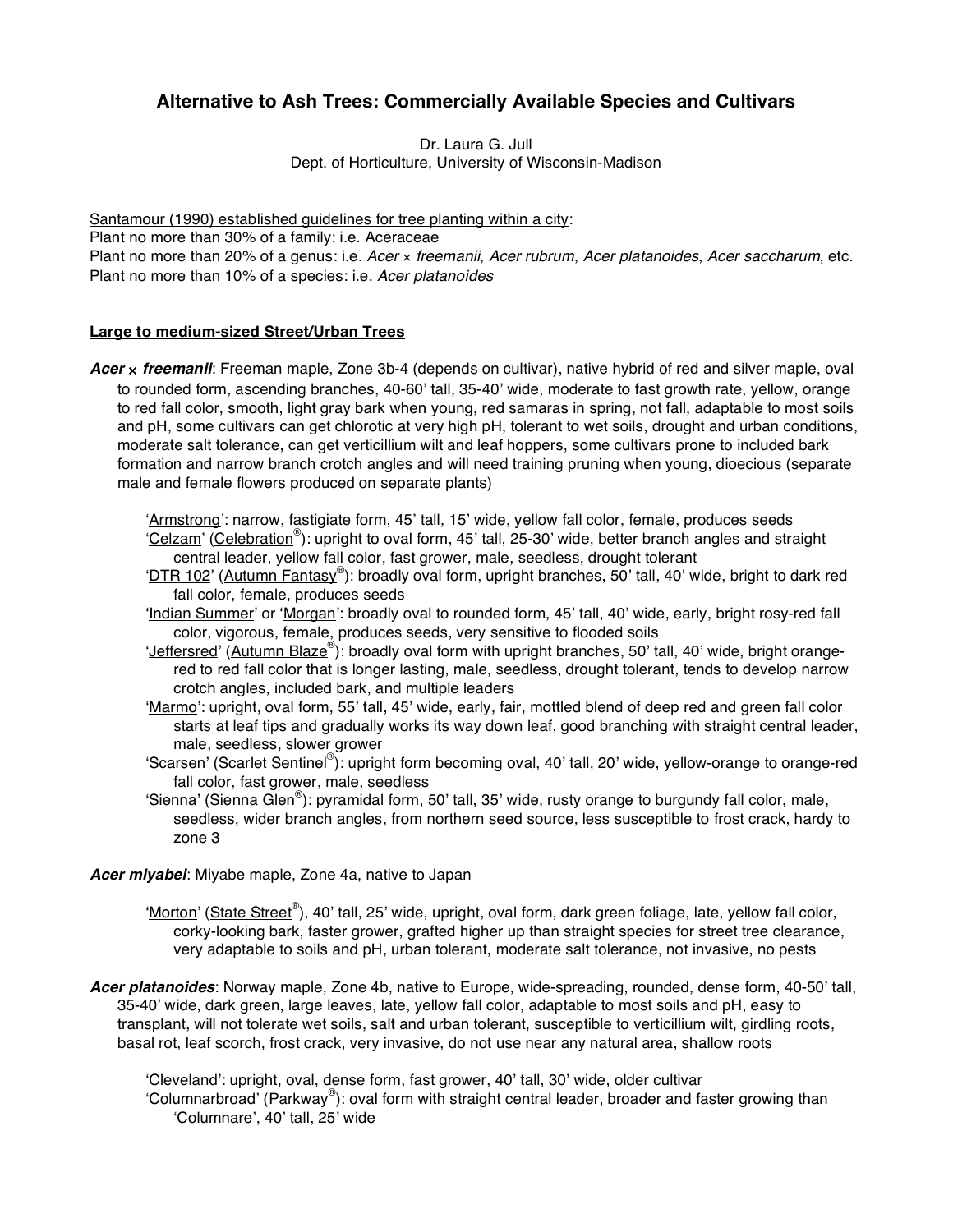ʻColumnare': upright, narrow-columnar form, ascending branches, 40' tall, 15' wide

ʻConzam' (Conquest™): narrow oval form, 40' tall, 20' wide, maroon-red leaves in spring turn bronzish ʻCrimson King': older cultivar, oval becoming rounded, dark purple leaves all season, 40' tall, 35' wide, slower growing, hardy only to zone 5a

- ʻCrimson Sentry': but sport off of ʻCrimson King', dense, compact, pyramidal to oval form, deep purple leaves all season, 35' tall, 15' wide
- ʻDeborah': common, broadly oval to rounded, reddish-purple leaves in spring turn dark green, 40-60' tall, 40' wide, straight leader

ʻDrummondii': variegated leaves with white margins, reverts readily to all green leaves, rounded to broadly oval form, 30-40' tall, 25' wide, slow grower, tends to scorch in hot sun and drought

ʻEzestre' (Easy Street™): pyramidal to narrow oval form, 40' tall, 20' wide, faster grower

ʻFairview': narrow, upright-oval form, reddish purple leaves in spring turn bronzish, 45' tall, 35' wide ʻGlobosum': dense, globular form, 15-20' tall, 18' wide, slow grower, formal looking

ʻJade Glen': broad, rounded, open form, 45' tall, 40' wide, faster growing, says it is verticillium wilt resistant but it is not

'McGill No. 42' (Emerald Queen®): dense, oval to rounded form with upright, spreading branches, deep green, glossy leaves, 50' tall, 40' wide, good branch pattern, straight trunk

'National 2000' (Champtree™): upright spreading to broadly oval form, 50-60' tall, 40' wide

ʻPond' (Emerald Lustre® ): upright, spreading to rounded form, 45' tall, 40' wide, faster grower, good branching

ʻPrinceton Gold': oval form, bright yellow leaves in spring that turn bright green, bright yellow fall color, 35' tall, 30' wide

ʻRoyal Red': more cold hardy version of ʻCrimson King', deep maroon leaves during growing season, oval to rounded form, 40' tall, 30' wide

ʻSchwedleri': bronzy-purple leaves in spring fade to dark green, broad-rounded form, 40' tall, 30' wide, older cultivar, not recommended, has multiple leaders and twisted look to trunk, prone to frost crack

ʻSummershade': broad, rounded form, lighter green leaves, 40-50' tall, 40' wide, fast grower, heat tolerant, leathery leaves are scorch resistant

ʻSuperform': broadly oval to rounded form, 45' tall, 40' wide, fast grower, uniform habit

*Acer rubrum*: red maple (in acidic soils (pH below 7) only or else very chlorotic), hardy to zone 3b-5b (depends on cultivar), native to eastern and central U.S., Canada, and Wisconsin, oval to rounded to irregular form, 40-60' tall, 25-35' wide, moderate to fast grower, yellow, orange to bright red fall color, smooth, light gray bark when young, reddish flowers in early spring, red samaras in spring, not fall, dioecious (separate male and female flowers produced on separate plants), adaptable to most soils, requires acid pH or else develops serious chlorosis due to lack of manganese, not iron, easy to transplant, tolerant to wet soils (some cultivars), sensitive to salt and air pollution and drought, susceptible to verticillium wilt, leaf hoppers, frost crack, girdling roots, prone to included bark formation and narrow, branch crotch angles, shallow roots

Autumn Flame®: dense, rounded with spreading branches, 40' tall, 35' wide, early, bright red fall color, male, seedless, slower grower

Autumn Radiance®: rounded, open, symmetrical form, 60' tall, 40' wide, early red-orange fall color ʻAutumn Spire': narrow to oval form, 40-50' tall, 30' wide, bright red fall color, male, seedless, from a northern seed source, newer cultivar, Zone 3

ʻBailcraig' (Scarlet Jewell™): upright form, 60' tall, 30' wide, early, deep crimson-red fall color, from a northern seed source, Zone 3, new cultivar

ʻBowhall': upright, very narrow form, 40-50' tall, 15' wide, yellowish-orange to reddish fall color, female, produces seed, prone to included bark formation

ʻBrandywine': oval form 40' tall, 30' wide, deep red fall color for a longer period, male, seedless, newer cultivar

Fairview Flame™: good branching, 45' tall, fast growing, later, orange-red fall color

- 'Frank Jr.' (Redpointe<sup>™</sup>): broadly pyramidal form, 45' tall, 30' wide, bright red fall color, faster growing, straight central leader, better branch crotch angles, new cultivar
- 'Franksred' (Red Sunset®): upright, dense, oval form, symmetrical form, bright red to orange fall color, fast grower, 45-50' tall, 35' wide, female, produces seeds, dark green, glossy leaves, older cultivar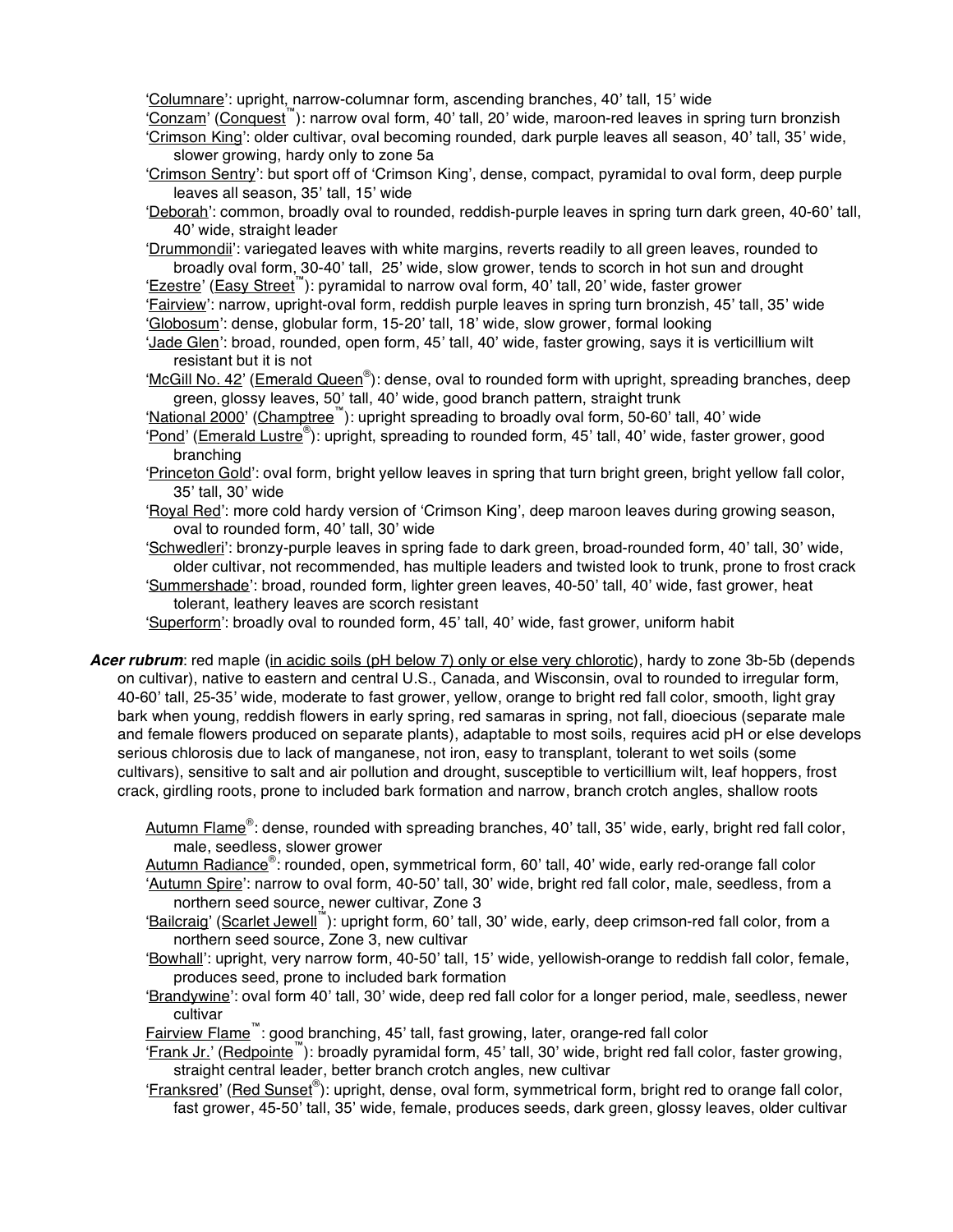- Karpick<sup>®</sup>: narrow, oval, dense form, 40' tall, 20' wide, yellow to orange fall color, male, seedless, prone to included bark formation
- 'Magnificient Magenta' (Burgundy Belle®): oval to rounded form, 45' tall, 40' wide, bright red fall color that changes to burgundy, symmetrical form, heat tolerant, prone to leafhoppers and witches' broom

ʻNew World': upright, narrow-oval form, 40' tall, 20' wide, orange-yellow to orange-red fall color, male, seedless

ʻNorthwood': symmetrical, broadly oval to rounded form, ascending branches, 40' tall, 35' wide, early orange to reddish fall color, male, seedless, from a northern seed source, Zone 3

'Olson' (Northfire®): oval form, 50' tall, 35' wide, early, bright red fall color, northern seed source, Zone 3 ʻPNI 0268' (October Glory® ): not hardy, zone 5b-6a, broadly oval to rounded form, 40' tall, 35' wide, red fall color for a longer period, female, produces seeds, old cultivar

- ʻPolara' (Ruby Frost™): upright, dense, broad oval form, 45' tall, 40' wide, ruby-red fall color, selected in NW Wisconsin, Zone 3
- 'Red Rocket': narrow, columnar form, 35' tall, 8' wide, red fall color, northern seed source, tolerant to leaf hopper
- ʻSchlesinger': broadly vase-shaped to rounded, 45' tall, 35' wide, very early orange to purplish-red fall color, female, produced seed
- ʻSomerset': broadly oval to rounded form, 45' tall, 35' wide, red fall color, leaf hopper resistant newer cultivar

Summer Red®: dense, broad oval form, 20' tall, 10' wide, burgundy red new leaves that turn purplishgreen, yellow to orange to purple fall color, leaf hopper resistant, Zone 5

- ʻSun Valley': oval, symmetrical form, densely branched, 40' tall, 35' wide, bright red fall color
- Acer 'Warrenred': Pacific Sunset®: zone 4b, hybrid of Norway and Shantung maples, upright, oval to spreading form, good branching, 30-40' tall, 20-25' wide, glossy leaves, late yellow to bright orange-red fall color, heat, drought, and urban tolerant
- *Celtis occidentalis*: common hackberry, zone 3b, native to eastern and central U.S., Canada, and Wisconsin, vase-shaped when young becoming rounded with drooping branches, moderate to fast growth rate, 50-70' tall, 40-60' wide, corky, warty looking bark, small, pea-sized, purplish-black fruit in fall, adaptable to most soils and pH, tolerates dry, sandy, rocky, and compact, heavy clay soils, slow to establish, plant in spring, drought, urban, wind, and wet soils tolerant, but sensitive to salt, susceptible to hackberry nipple gall on leaves, witches' brooming of twigs, resistant to DED, sensitive to Dicamba herbicides used near tree, branches tend to break in storms, prone to included bark formation, need to train to develop good branch structure

ʻChicagoland': broad pyramidal form with upright branches, 55' tall, 40' wide, forms a straight central leader, rich green leaves, yellow fall color, warty bark ʻWindy City': upright, spreading form, straight, central leader, fast grower

- *Corylus colurna*: Turkish filbert, hardy to zone 4b, native to southeastern Europe and western Asia, broad, pyramidal form, formal looking even with age, dense, coarse texture, 40-50' tall, 20-25' wide, no fall color, scaly to corky, gray-brown bark, long, pendulous catkins in early spring are showy, may produce nuts, difficult to transplant, heat, urban, and drought tolerant, once established, sensitive to salt
- *Ginkgo biloba*: ginkgo, maidenhair tree, hardy to zone 4b, native to eastern China, living fossil, found in fossil records dating back 150 million years ago, deciduous gymnosperm, pyramidal when young, becoming widespreading with age to upright, slow grower, 50-80' tall, 30-60' wide, very interesting, fan-shaped leaves, golden-yellow fall color, dioecious (separate male and female flowers produced on separate plants), female trees produce smelly, messy fruit, but not until 20 years old, so plant male cultivars only, tolerant to most soils and pH, prefers a sandy, deep soil, difficult to transplant, plant in spring, heat, salt, urban, and drought tolerant, no pests; will grow faster if you apply water and fertilizer at certain time of year (late spring?)

ʻAutumn Gold': broadly pyramidal, symmetrical form, 45' tall, 35' wide, golden yellow fall color, male, no fruit, good, uniform branching

ʻFairmount': dense, upright, pyramidal form, straight central leader, male, no fruit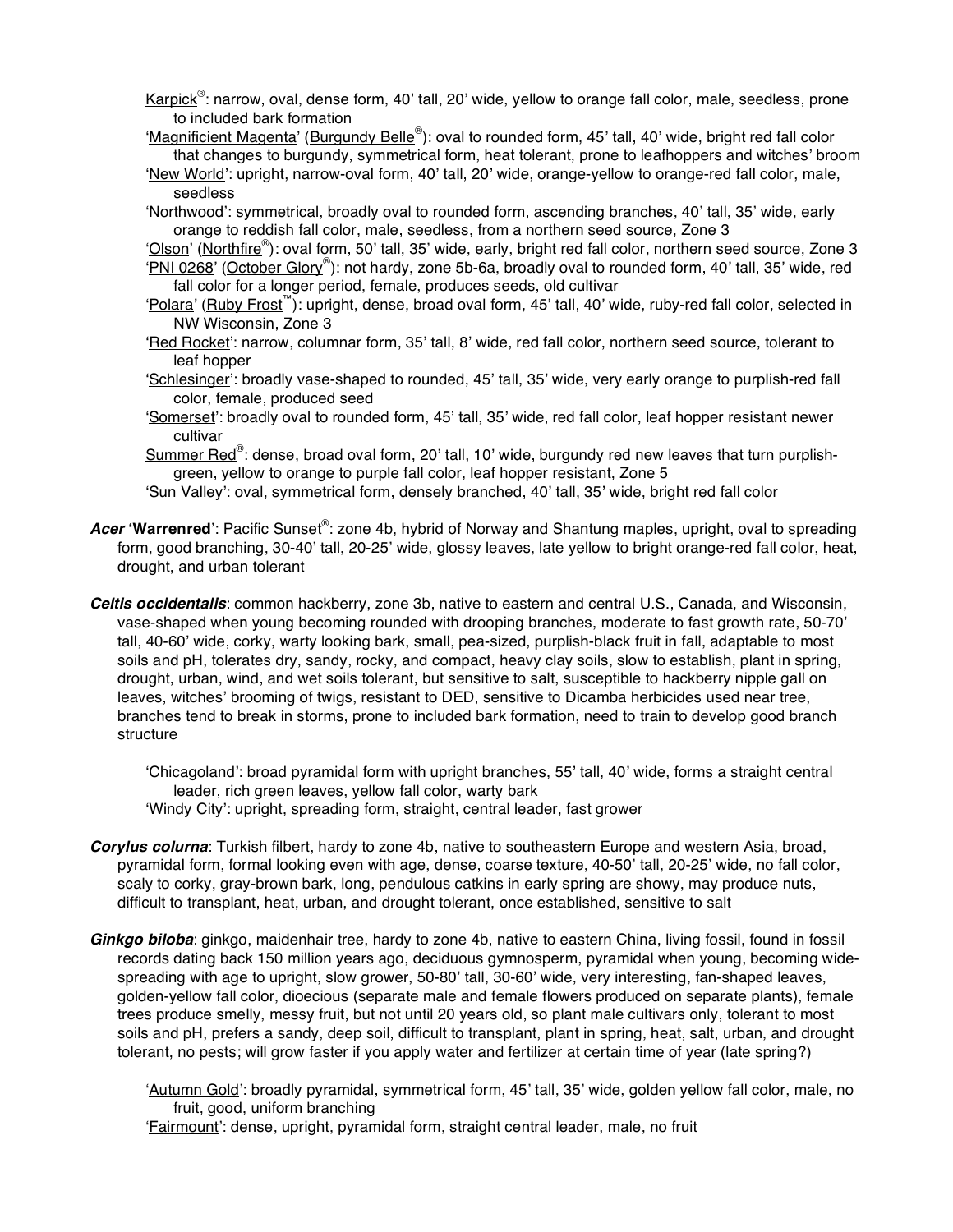ʻHalka': broadly pyramidal becoming oval, 45' tall, 40' wide, bright yellow fall color, male, no fruit ʻGolden Globe: broad, rounded form, 60' tall, 40' wide, slightly faster growth rate, male, no fruit, dense

form, golden yellow fall color, Zone 5

ʻMagyar': upright form, 50' tall, 30' wide, bright yellow fall color, male, no fruit

ʻPNI 22720' (Princeton Sentry® ): narrow pyramidal, upright form, 50' tall, 20-30' wide, bright yellow fall color, male, no fruit

ʻSaratoga': compact, dense, rounded form, with straight central leader, 20-30' tall, 15-20' wide,

pendulous leaves, soft yellow fall color, slower and smaller than other ginkgos, male, no fruit Shangri-La<sup>®</sup>: moderately pyramidal form, 45' tall, 25' wide, slightly faster growth rate, bright yellow fall color, male, no fruit

Windover Gold®: upright, oval form, 40-60' tall, 30-40' wide, golden yellow fall color, strong grower, male, no fruit

ʻWoodstock' (Emperor™): uniform, oval form, strong, central leader, good branching, male, no fruit

*Gleditsia triacanthos* **var.** *inermis*: thornless honeylocust, hardy to zone 4a, native to central U.S. and southern Wisconsin (thorny type native, not var. *inermis*), fine texture, fast growing, vase-shaped form becoming flat-topped, spreading branches, open, 50-70' tall, 40-50' wide, early, bright golden-yellow fall color, no thorns, dioecious (separate male and female flowers produced on separate plants), female plants produce long, twisted, black pods that make a slippery, litter mess, tolerant to most soils and pH, tolerant to compacted, heavy clay soil, drought, salt, and urban tolerant, tolerant to periodic flooding, susceptible to leaf hoppers, plant bug, cankers, sunscald on trunk, high maintenance pruning, tends to develop co-dominate branches, can break in storms

ʻChristie' (Halka™): broad, oval to rounded form, 40' tall, 40' wide, horizontal branches, some pods, fast growing, yellowish fall color

ʻEmerald Kascade': irregular, weeping form with pendulous branches, grafted, 16' tall, male, no pods ʻHarve' (Northern Acclaim® ): symmetrical, upright, spreading form, 45' tall, 35' wide, yellow fall color,

male, no pods, developed in North Dakota, hardy to zone 3b

ʻImpcole' (Imperial® ): rounded form, symmetrical, wide-spreading, with good branching, 35' tall, 35' wide, seedless but can throw a few pods, susceptible to leaf hoppers and plant bug

ʻMoraine': uniform, rounded crown with vase-shaped branching, male, no pods, older cultivar

ʻPNI 2835' (Shademaster® ): vase-shaped to rounded, irregular form, 45' tall, 35' wide, uniform,

ascending branches, occasionally, some trees may produce pods

ʻSkycole' (Skyline® ): broadly pyramidal form, ascending branches with wider crotch angles, 45' tall, 35' wide, develops a strong, central leader better than any other cultivar, male, no pods, bright golden yellow fall color

'Suncole' (Sunburst®): irregular, oval form, 40' tall, 35' wide, 8" of new leaves are bright yellow then fades to green, yellowish fall color, susceptible to leaf hoppers, plant bug, and canker, male, no pods

True Shade®: broadly oval form, 40' tall, 35' wide, wider branch angles, yellow fall color, faster grower, male, no pods

ʻWandell' (Perfection™): develops a good crown at a younger age, 35' tall, 30' wide, dark green leaves, male, no pods

*Gymnocladus dioica*: Kentucky coffeetree, hardy to zone 4a, native to central U.S., southern Ontario, and Wisconsin (scattered distribution), vase-shaped form with upright branches becoming irregular and open, 50-75' tall, 40-50' wide, slow to moderate grower, coarse texture in winter with sparse branching when young, lacy texture when in leaf, yellow fall color, large, bluish-green leaves, ashy-gray, deeply furrowed bark with exfoliating plates, dioecious (separate male and female flowers produced on separate plants), females produce thick, sausage-like, pendulous pods, that can be a litter problem along with the leaf rachis in fall, adaptable to most soils and pH, slow to establish, tolerates compacted, heavy clay soil, salt, drought, periodic flooding, and urban conditions, no pests, can look a bit "gauntly" when young due to sparse branching; nurseries say the tree is hard to ship as it is very brittle when shipping and forms no central leader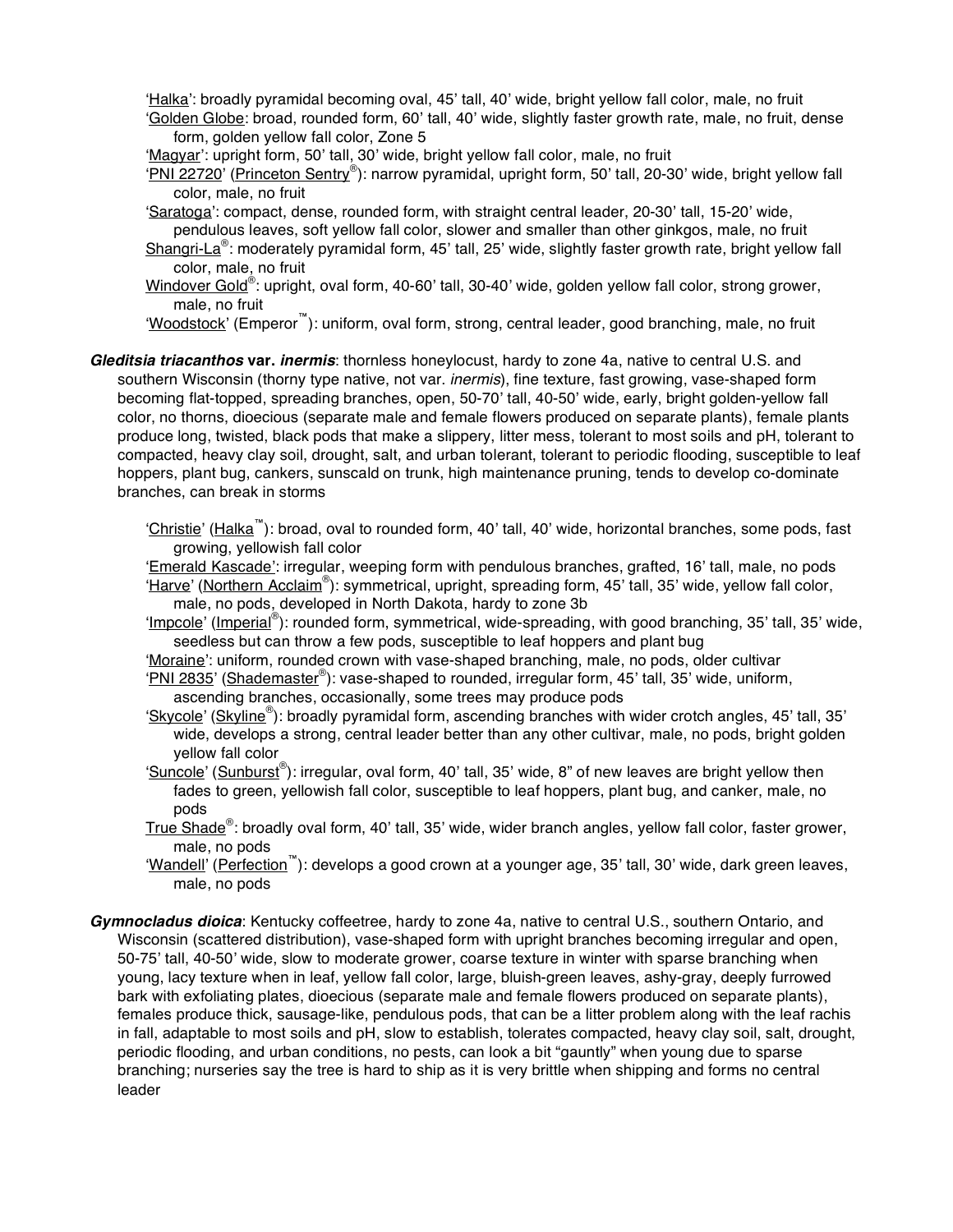ʻEspresso': oval to vase-shaped form with arching branches, 50' tall, 35' wide, large, blue-green leaves, yellowish fall color, male, no pods, newer cultivar

- ʻJ.C. McDaniel' (Prairie Titan™): oval to vase-shaped form, 50' tall, 35' wide, large, blue-green leaves, yellowish fall color, male, no pods, newer cultivar
- *Phellodendron amurense* **ʻMacho'**: Macho Amur corktree, hardy to zone 3b, native to northern China and Japan, broadly vase-shape, upright form, 40' tall, 30' wide, ascending branches, thick, dark green leaves, yellowish-green fall color, male, no fruit, corky bark when older, adaptable to most soils and pH, slow to establish, urban tolerant, moderate salt tolerance, no pests, shallow roots, low branching, avoid female trees as they produce invasive seeds
- *Phellodendron lavallei* **ʻLongenecker'**: Eyestopper™ Lavalle corktree, hardy to zone 4b, native to Japan, upright, wide spreading form, 40' tall, 35' wide, bright yellow fall color, male, no fruit, corky bark when older, same culture as Amur corktree
- *Phellodendron sachalinense* **ʻHis Majesty'**: His Majesty Sakhalin corktree, hardy to zone 3b, native to Korea, northern Japan, and western China, broadly vase-shaped to rounded, open form, 35-40' tall, 35' wide, yellow fall color, male, no fruit, same culture as Amur corktree
- \***Sweating**: Most bare root oaks require sweating before planting to break bud. This involves dormant tree liners laid down and covered with wet packing material such as straw, shingle tow, and covered with a sheet of plastic. This should be done indoors, if possible, or in the shade. Temperatures should be between 45- 70°F with high humidity (under plastic). Once the buds have begun to swell, usually within a few days, but usually not more than a week, the trees are ready to be lined out. The key to success is after the sweating process. Delay planting of oaks until the weather is warmer and humid (May) for better success after the sweating process. This is critical for success of sweated oak liners. Oaks are best transplanted in spring, rather than fall. It is best to move oaks at 2-2 1/2" caliper or lower, rather than bigger caliper as transplant shock reduces chances for survival. Other species that benefit from the sweating process include: birch, especially river birch, hawthorns, hackberry, ironwood (*Ostrya*), redbud, ash, lindens, musclewood, pagoda dogwood, pears, weeping willow, honeylocust, serviceberry, Japanese barberry, potentilla, roses, variegated dogwood, spreading cotoneaster
- *Quercus bicolor*: swamp white oak, hardy to zone 4a, native to eastern U.S. and Wisconsin, pyramidal when young, becoming broad, rounded, wide-spreading with age, 50-60' tall, 50-60' wide, slow to moderate growth rate, easier to transplant than bur oak, prefers acidic to neutral pH, but will tolerate a bit higher, but at very high pH, it will get chlorotic, adaptable to most soils including heavy clay, tolerant to wet soil, drought, and urban conditions
- *Quercus* × *bimundorum* **ʻCrimschmidt'**: Crimson Spire™ oak, hardy to zone 4b, hybrid of *Q*. *alba* × *Q*. *robur*, columnar to tightly fastigiate form, 45' tall, 15' wide, dark green to blue green leaves, rusty-reddish fall color, supposed to be mildew resistant
- *Quercus imbricaria*: shingle oak, hardy to zone 4b, native to eastern and central U.S., pyramidal when young becoming oval to rounded with age, wide-spreading, 50-60' tall, 40-60' wide, slow to moderate growth rate, late, russet-brown fall color, leaves hold late into winter, requires acidic soil, gets chlorotic at high pH, tolerates dry soil, urban tolerant, susceptible to oak wilt
- *Quercus macrocarpa*: bur oak, hardy to zone 3a, native to eastern and midwestern U.S. and Wisconsin, pyramidal when young, becoming very wide-spreading, rounded, 70-80' tall, 60-80' wide, slow growing, coarse texture, deeply furrowed bark, no fall color, adaptable to most soils and pH, drought and urban tolerant, difficult to transplant
- *Quercus* × *macdenielli* **ʻClemon's'**: Heritage® oak, hardy to zone 4, hybrid of *Q*. *robur* × *Q*. *macrocarpa*, broadly pyramidal becoming oval form, 60-80' tall, 40-50' wide, dark green, glossy leaves, no fall color, mildew resistant, vigorous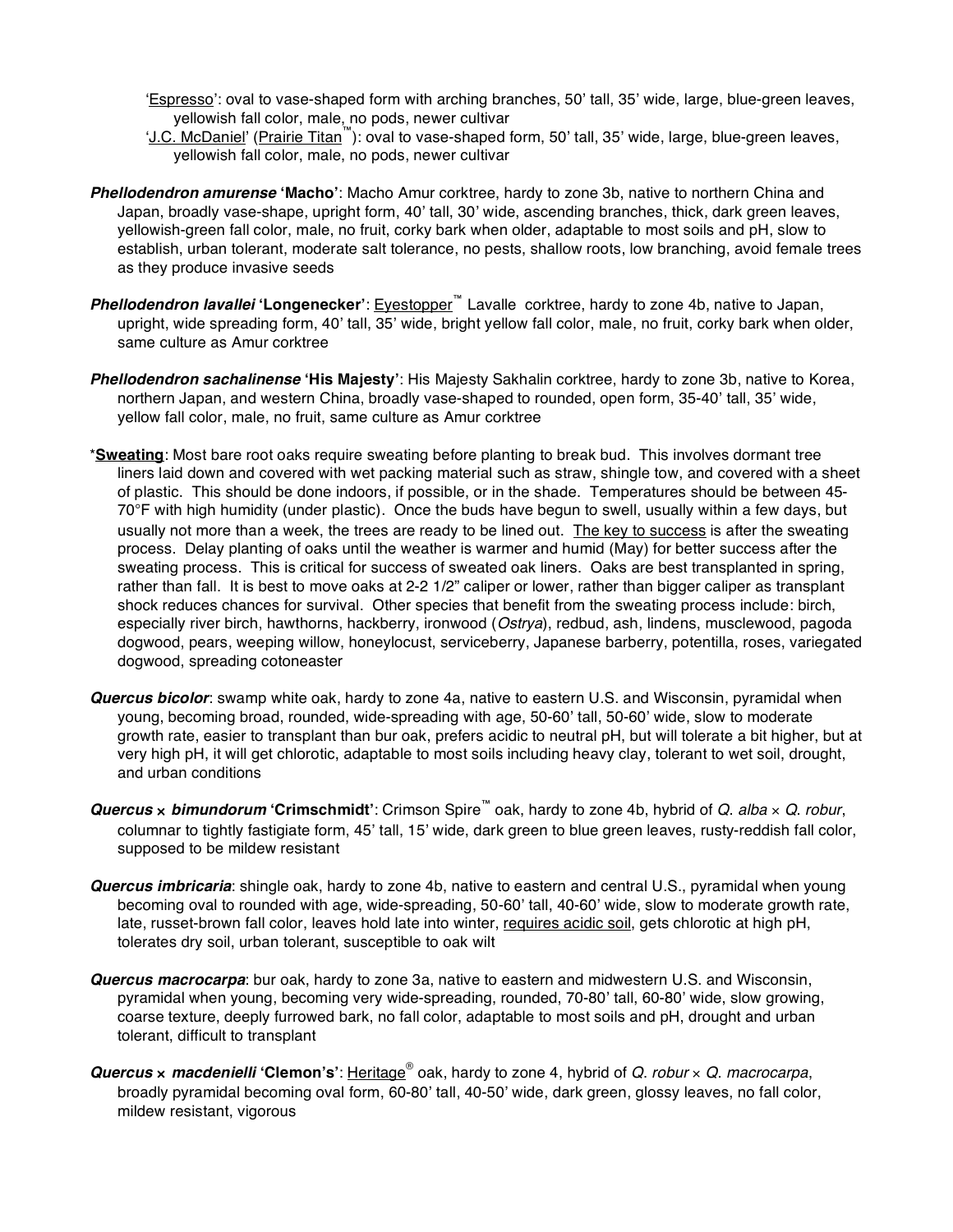- *Quercus muehlenbergii*: chinkapin oak, hardy to zone 4b, native to eastern and midwestern U.S. and Wisconsin, wide-spreading, rounded, open form, 40-60' tall, 50-60' wide, yellow to orangish-brown fall color, ashy-gray, flaky bark, adaptable to most soils and pH, difficult to transplant, drought and urban tolerant
- *Quercus palustris*: pin oak, hardy to zone 4b, native to eastern U.S. to Midwestern U.S., nice pyramidal form with tight branching, 70-80' tall, 40-50' wide, fast growth rate, late, russet to orange-red fall color, prefers a rich, loamy soil, requires acidic soil only, tolerates wet soil, urban tolerant, susceptible to oak wilt
- *Quercus robur*: English oak, hardy to zone 5a, native to Europe, northern Africa, and western Asia, oval to rounded form, short trunk, slow to moderate growth rate, 40-60' tall, 40-50' wide, no fall color, smaller leaves than other oaks, deeply furrowed bark, adaptable to most soils and pH, does not like compacted soils, urban tolerant, susceptible to powdery mildew, especially fastigiate forms, two-lined chestnut borer, scale, basal canker

'Eastigiata' (Skyrocket®): narrow, fastigiate form, 45' tall, 15' wide, tight branching, susceptible to mildew ʻPyramich' (Skymaster® ): hardy to zone 5, narrow when young becoming pyramidal, 50' tall, 25' wide, straight central leader, good branch crotch angles, fast grower, may be a hybrid as it is vigorous 'Wandell' (Attention®): narrow, pyramidal to columnar form, 50' tall, 15' wide, resistant to powdery mildew, smaller leaves

- **Quercus Rosehill®**: Rosehill oak, hybrid of *Q. robur* x *Q. bicolor* 'Asjes', zone 4b, fastigiate to narrow-oval form, 40' tall, 20' wide, mildew resistant
- *Quercus* × *schuettei*: swamp bur oak, hybrid of *Q*. *bicolor* × *Q*. *macrocarpa*, zone 3b, broad, rounded form, 75' tall, 70' wide, faster growing, better tolerance to high pH and easier to transplant, may be susceptible to leaf/twig galls
- *Quercus* × *warei* **ʻLong'**: Regal Prince® oak, zone 4b, broad columnar becoming upright oval form, 40-60' tall, 20-25' wide, hybrid of *Q*. *robur* ʻFastigiata' × *Q*. *bicolor*, dark green leaves with silvery undersides, holds leaves late, no fall color or mildew
- *Taxodium distichum*: baldcypress, northern provenance is critical, hardy to zone 4b, pyramidal form with straight terminal leader, 50-70' tall, 25-35' wide, fine texture, native to southeastern and southcentral U.S. into southern IL, mainly in swamps, needs training in nursery or it grows like a large bush, deciduous gymnosperm, feathery, soft, bright green leaves, with rusty-brown to orangish-bronze fall color, reddishbrown to grayish, fibrous, shreddy bark, does not form "knees" in urban conditions, only if grown near water, adaptable to most soils, prefers slightly acidic to neutral soils, can get chlorotic at very high pH, easy to transplant, heat, drought, salt, wet soil, and urban tolerant, few, if any pests
	- 'Mickelson' (Shawnee Brave®): narrowly pyramidal form, 55' tall, 20' wide, richer green leaves, more upright form
- *Tilia americana*: American linden, basswood, hardy to zone 3a, native to northeast and central U.S., Canada, and Wisconsin, pyramidal when young becoming upright-oval with age, 60-80' tall, 40-50' wide, fragrant, pale yellow flowers in early summer, small nutlet fruit attached to bract, large, heart-shaped leaves, prefers a deep, fertile soil, pH adaptable, easy to transplant, tolerant to wetter soils, sensitive to salt and air pollution, susceptible to Japanese beetle, linden borer, gypsy moth, basal and stem rots, sunscald on bark, tends to sucker at base, can break in storms, prone to included bark formation and narrow, branch crotch angles, girdling roots
	- 'Bailyard' (Front Yard®): broadly pyramidal when young becoming rounded and dense, symmetrical form, 60-75' tall, 40' wide
	- ʻBoulevard': narrowly pyramidal form, 50' tall, 25' wide, ascending branches, yellow fall color ʻDTR 123' (Legend® ): broadly pyramidal form, 40' tall, 30' wide, well-spaced branches, thicker leaves, single leader, yellow fall color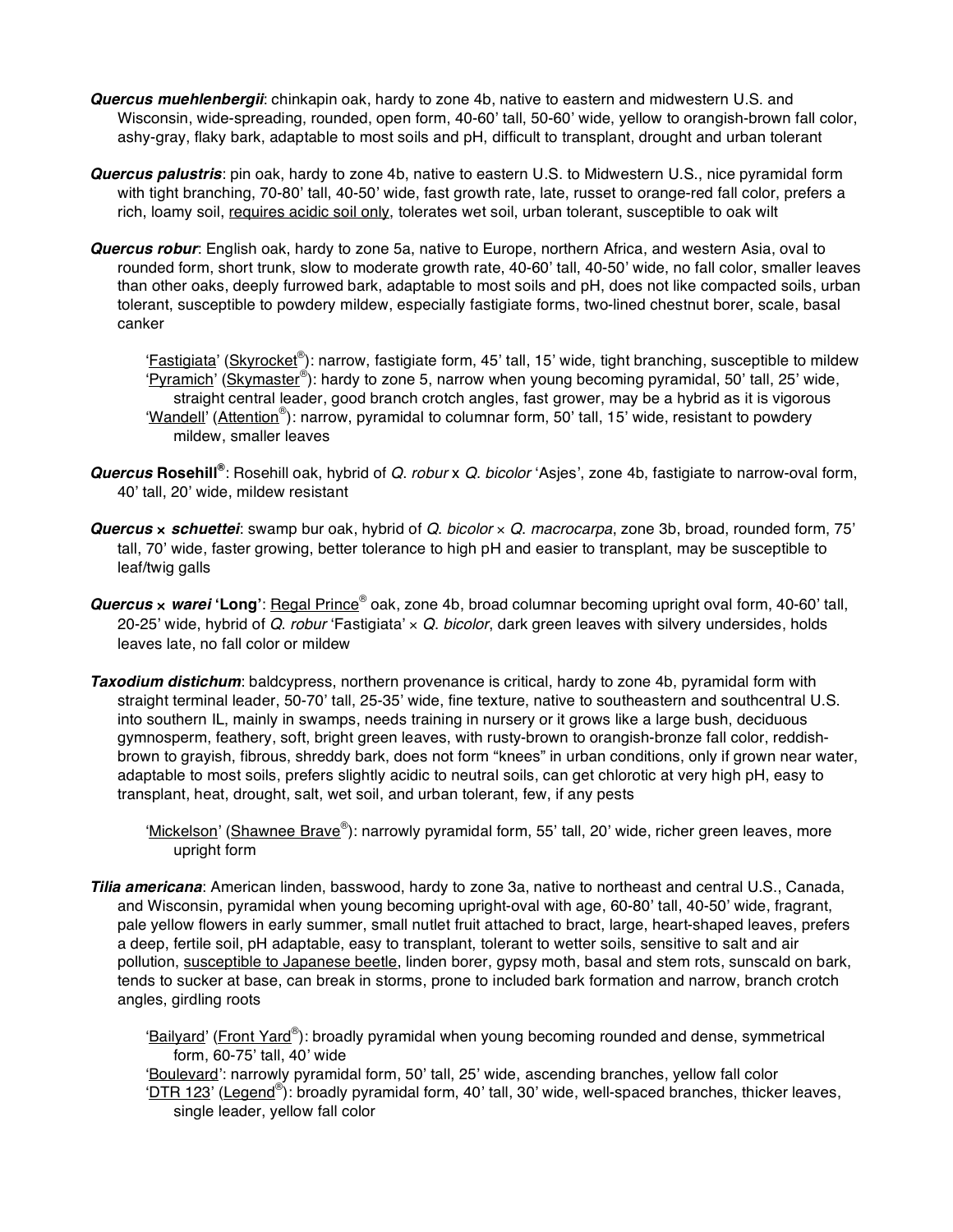ʻLincoln': pyramidal, compact, dense form, 40' tall, 25' wide, upright branches, dark green leaves, yellow fall color

ʻMcksentry' (American Sentry™): symmetrical, pyramidal form with straight central leader, 45' tall, 30' wide, better branch angles, lighter gray bark, yellow fall color

*Tilia cordata*: littleleaf linden, hardy to zone 3b, native to Europe, pyramidal when young becoming oval to round with age, formal, dense habit, 50-70' tall, 35-50' wide, fragrant, pale yellow flowers in early summer, small nutlet fruit attached to bract, small, heart-shaped leaves, prefers a fertile soil, but is adaptable, pH adaptable, easy to transplant, sensitive to poorly-drained, compacted soils and road salt, urban and air pollution tolerant, same pests as American linden

'Baileyi' (Shamrock®): symmetrical, pyramidal form, 40' tall, 30' wide, stouter branches, more open canopy, uniform branching no fall color

ʻChancole' (Chancellor® ): upright, narrow, pyramidal form, 40' tall, 20' wide, good branching, faster growing, wider branch crotch angles, yellowish fall color

'Corzam' (Corinthian®): narrowly pyramidal form, 45' tall, 15' wide, dense branching, evenly spaced branches, thick, glossy leaves, yellowish fall color

ʻHalka' (Summer Sprite® ): dense, narrow, pyramidal form, dwarf, 16' tall, 8' wide, yellowish fall color

'Norbert' (Prestige®): broad, pyramidal form, good branching, wider branch crotch angles, shiny leaves, fewer seeds produced, harder to find, but much better form than ʻGreenspire'

ʻPNI 6025' (Greenspire® ): pyramidal, symmetrical form becomes rounded with age, 40' tall, 30' wide, yellowish fall color, very prone to narrow crotch angles and included bark formation, tight branching, needs a lot of training pruning, old cultivar

- ʻRonald' (Norlin™): broad, pyramidal form, 40-45' tall, 30' wide, faster grower, resistant to sunscald, more cold hardy
- *Tilia* × *euchlora*: Crimean linden, hardy to zone 4b, hybrid of *T*. *cordata* × *T*. *dasystyla*, broadly pyramidal form to oval, 40-60' tall, 35' wide, can sucker from base of tree, yellowish fall color
- *Tilia* × *flavescens* **ʻGlenleven'**: Glenleven linden, hardy to zone 4, hybrid of *T*. *americana* × *T*. *cordata*, pyramidal form, 50' tall, 30' wide, yellowish fall color, better branching, more open, larger leaves, faster growing, straight trunk and leader
- *Tilia* **ʻHarvest Gold'**: Harvest Gold linden, hardy to zone 3, hybrid of *T*. *cordata* × *T*. *mongolica*, more cold hardy, upright, oval form, 30-40' tall, 20-25' wide, leaves are deeply lobed, resistant to sunscald, exfoliating bark, golden buds and fall color
- *Tilia* **ʻRedmond'**: Redmond linden, hardy to zone 4, hybrid of *T*. *americana* × *T*. × *euchlora*, pyramidal to oval form, upright branches with terminal leader above the foliage, reddish stems and buds, can sucker at base, 50-70' tall, 30-40' wide, fragrant, pale yellow flowers in early summer, small nutlet fruit attached to bract, large, heart-shaped leaves
- *Tilia tomentosa*: silver linden, hardy to zone 4b, native to southeastern Europe and western Asia, broadpyramidal form becoming upright-oval, formal looking, dark green leaves with silvery-white undersides, pale yellow flowers in summer, small nutlet fruit attached to a bract, no fall color, prefers a deep, fertile soil, but is adaptable, pH adaptable, easy to transplant, more heat, drought, and urban tolerant than other lindens, does not tolerate poorly-drained, compacted soils, same pests as American linden

'PNI 6051' (Green Mountain®): broadly pyramidal to oval form, 50' tall, 35' wide, dark green leaves with silvery undersides, yellowish fall color, prone to included bark formation

ʻWandell' (Sterling® ): broadly pyramidal form, 45' tall, 35' wide, green leaves with silvery undersides, yellowish fall color, prone to included bark formation

*Ulmus americana*: American elm (DED resistant cultivars), hardy to zone 3a, native to eastern and central U.S., Canada and Wisconsin, all have vase-shaped form with pendulous branches, 70-80' tall, 60-70' wide, yellow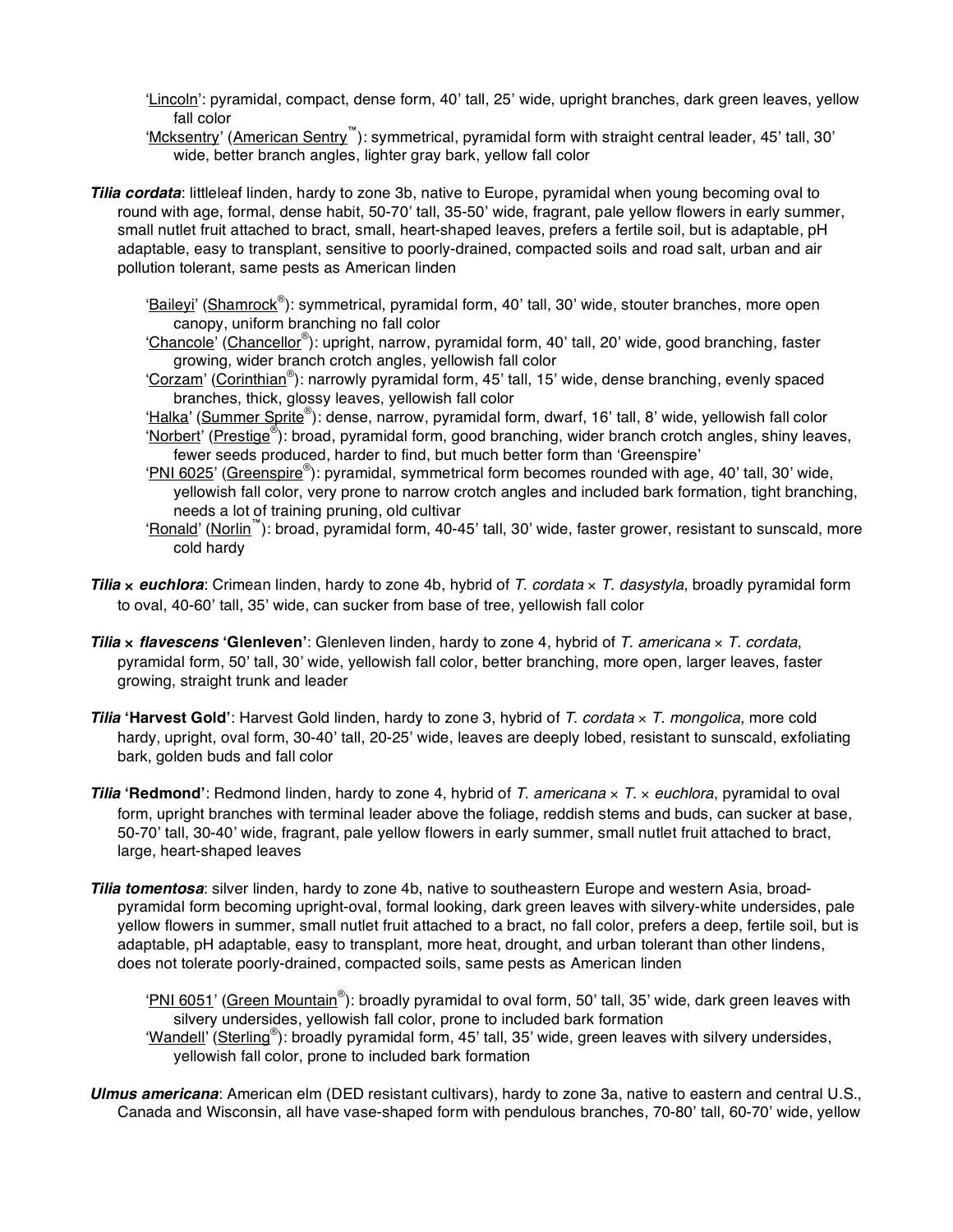fall color, adaptable to most soils and pH, tolerant to compacted, heavy clay soils, easy to transplant, tolerant to periodic flooding, salt, urban, air pollution, and drought tolerant, pest prone

- ʻNew Harmony' (from U.S. National Arboretum): broad, vase-shaped form, arching branches, good form, easier to grow
- ʻPrinceton': (from Princeton Nursery) large, leathery leaves, vase-shaped form, more resistant to elm leaf beetle
- ʻValley Forge' (from U.S. National Arboretum): broad, vase-shaped form with arching branches, 70' tall, 70' wide, wild looking form and branching, vigorous, needs training
- *Ulmus* **hybrids**: hybrid elms, most are hardy to zone 4-5, all Dutch elm disease resistant, needs pruning in nursery to develop good form, adaptable to most soils and pH, tolerant to compacted, heavy clay soils, moderate salt tolerance, drought, urban, and air pollution tolerant, \* are ones that I think are the best
	- ʻCathedral' (UW-Madison intro): hybrid of *U*. *japonica* × *U*. *pumila*, broadly vase-shaped, spreading form, 40-50' tall, 40-60' wide, prone to elm leaf beetle, zone 4
	- \*ʻFrontier' (from U.S. National Arboretum): hybrid of *U*. *carpinifolia* × *U*. *parvifolia*, broadly oval form, 35' tall, 25' wide, ascending branches, glossy, small, dark green, glossy leaves, late, burgundy fall color, can get elm leaf beetle, Zone 5
	- ʻHomestead' (from U.S. National Arboretum): hybrid of *U*. *pumila* × (*U*. × *hollandica* × *U*. *carpinifolia*), upright, narrow to oval form, 55' tall, 35' wide, upright, arching branches, prone to elm leaf beetle, fast growing, Zone 4b
	- \*ʻMorton' (Accolade® ) (from Morton Arboretum): hybrid of *U*. *japonica* × *U*. *wilsoniana*, vase-shaped form with arching branches, 70' tall, 60' wide, resistant to elm leaf beetle, vigorous, resistant to elm leaf beetle, dark green, glossy leaves, zone 4
	- \*ʻMorton Glossy' (Triumph™) (from Morton Arboretum): hybrid of *U*. ʻMorton Plainsman' × *U*. ʻMorton', upright oval to vase-shape, 55' tall, 45' wide, very glossy, dark green leaves, good form, some elm leaf beetle, excellent drought tolerance, zone 4
	- ʻMorton Plainsman' (Vanguard™) (from Morton Arboretum): hybrid of *U*. *japonica* × *U*. *pumila*, rounded, vase-shaped form, 45' tall, 40' wide, glossy, dark green leaves, prone to elm leaf beetle, zone 4
	- ʻMorton Red Tip' (Danada Charm™) (from Morton Arboretum): complex hybrid of (*U*. *japonica* × *U*. *wilsoniana*) × *U*. *pumila* vase-shape form with arching branches, 70' tall, 60' wide, reddish new leaves, new leaves, prone to elm leaf beetle, zone 4
	- ʻMorton Stalwart' (Commendation™) (from Morton Arboretum): complex hybrid of *U*. ʻMorton' × (*U*. *pumila* × *U*. *carpinifolia*), upright, oval form, 60' tall, 50' wide, zone 5
	- ʻNew Horizon' (UW-Madison intro): hybrid of *U*. *japonica* × *U*. *pumila*, upright, compact form, 50' tall, 25' wide, dark green leaves, wide crotch angles, susceptible to verticillium wilt, zone 3b
	- ʻPatriot' (from U.S. National Arboretum): complex hybrid of *U*. *wilsoniana* × *U*. *pumila* × *U*. *carpinifolia* × *U*. *glabra*, stiffly upright branches, narrow, vase-shape form, 50' tall, 40' wide, dark green leaves, straight central leader, zone 5
	- ʻPioneer' (from U.S. National Arboretum): hybrid of *U*. *glabra* × *U*. *carpinifolia*, rounded form, 50' tall, 50' wide, dark green, glossy leaves, prone to elm leaf beetle, zone 5
	- ʻRegal' (UW-Madison intro): complex hybrid of *U*. *carpinifolia* × (*U*. *pumila* × *U*. × *hollandica*), upright, pyramidal form, 50-60' tall, 30' wide, prone to double leaders and narrow crotches, stiff branches, zone 4
- *Ulmus japonica* **ʻDiscovery'**: Discovery Japanese elm, hardy to zone 3, native to Japan and Asia, upright, vase-shape, compact form, 35-40' tall, 35-40' wide, resistant to DED and elm leaf beetle, yellow fall color
- *Ulmus parvifolia*: lacebark elm, Zone 5b, native to China, Korea, and Japan, semi-exfoliating bark with mottled colors of gray, green, orange, and brown inner bark and orange lenticels, adaptable to most soils and pH, easy to transplant, tolerant to compacted, clay soils, urban, air pollution, tolerant, DED resistant

ʻDynasty' (from U.S. National Arboretum), more cold hardy, zone 5a, upright, vase-shaped to rounded form, 40-45' tall, 40' wide, orange-yellow to red fall color, bark not as exfoliating as other cultivars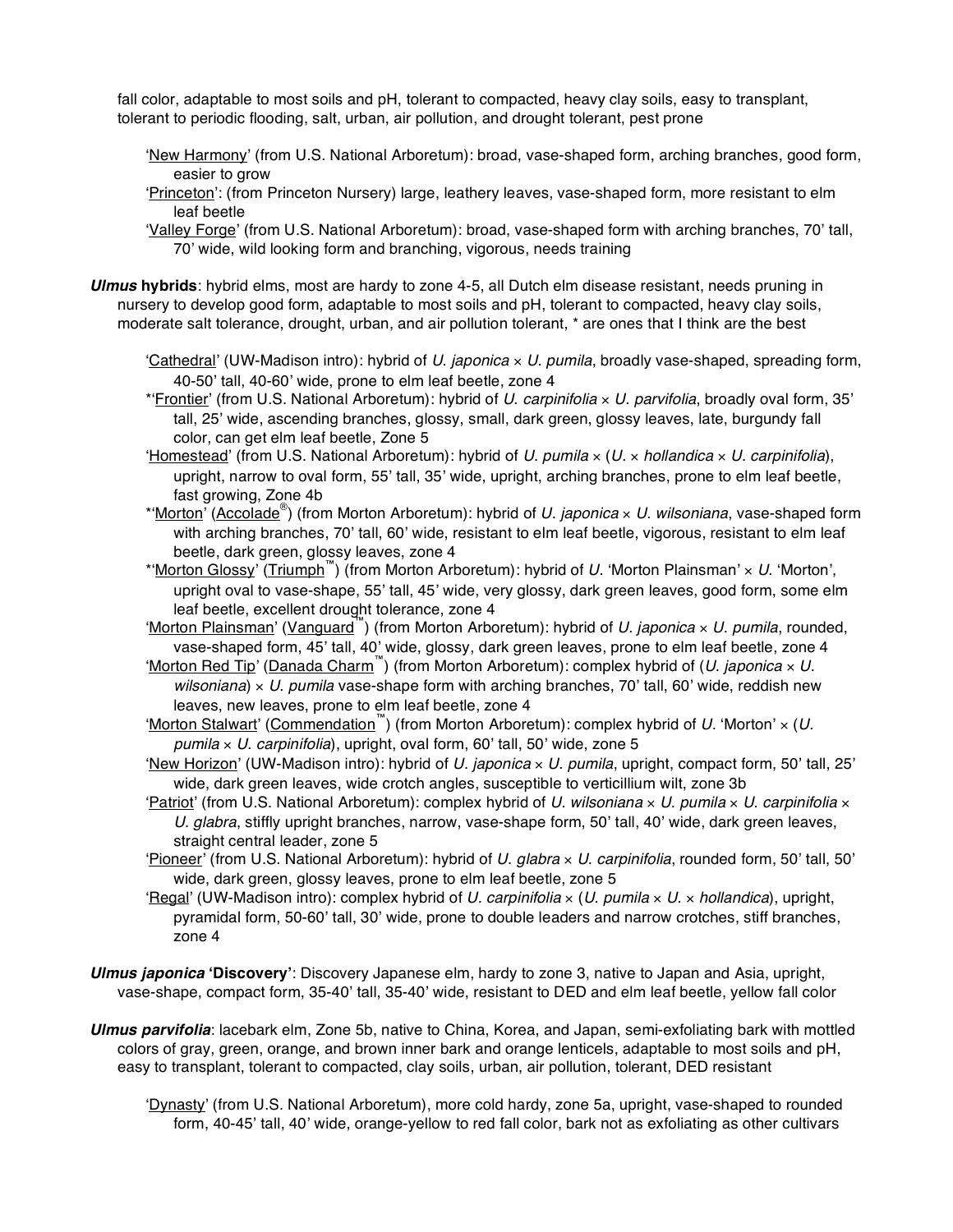*Ulmus wilsoniana* **ʻProspector'** Prospector elm (from U.S. National Arboretum): hardy to zone 4, dense, broad, vase-shaped form, slightly pendulous branches, 40' tall, 30' wide, resistant to elm leaf beetle, DED, and phloem necrosis, deep green, glossy leaves, yellow fall color

# **Small Urban Area or Street Trees**

- *Acer tataricum*: Tatarian maple, Zone 3a, native to southeastern Europe and central Asia, invasive, do not plant near any natural areas, single or multi-stemmed, upright form, 25' tall, 20' wide, yellow to reddishbrown fall color, pinkish-red samaras in summer changing to brown in fall, adaptable to most soils and pH, easy to transplant, drought, salt, and urban tolerant, very susceptible to verticillium wilt
	- ʻGarAnn' (Hot Wings™): upright, spreading form, 20-25' tall, 15-20' wide, bright red samaras, yellow to red fall color, drought tolerant
	- ʻPatdell' (Pattern Perfect™): upright form, 20' tall, 15-20' wide, bright red samaras, red stems, red-orange fall color
	- ʻSummer Splendor: upright, spreading form, 15-20' tall, 15' wide, bright red fruit in summer
- Acer tataricum subsp. *ginnala*: Amur maple, Zone 3a, native to China, Manchuria, and Japan, very invasive, do not plant near any natural areas, multi-stemmed, rounded form, low branches, 15-18' tall and wide (smaller cultivars are available), dagger-shaped leaves, orange to bright red fall color, red samaras in summer turn brown in fall, adaptable to most soils and pH, easy to transplant, drought, salt, and urban tolerant, very susceptible to verticillium wilt
	- ʻCompactum' or ʻBailey Compact': dense, compact, rounded, shrubby form, 6-8' tall, 6-8' wide, slower grower, orange to scarlet fall color
	- ʻEmbers': rounded form, 15-20' tall, 15' wide, bright red samaras, scarlet fall color ʻEmerald Elf': compact, rounded, dense, shrubby form, 5-6' tall and wide, scarlet to purple fall color ʻFlame': multi-stemmed, spreading, irregular form, 15-20' tall, 20-25' wide, bright orange-red to deep red fall color
	- 'JFS-UGA' (Red November<sup>"'</sup>): multi-stemmed, low, rounded form, 18' tall, 24' wide, later, bright red fall color, heat tolerant, Zone 5
- *Acer truncatum*: Shantung maple, Zone 3b, use a northern provenance (seed source), native to northern China, Russia, Korea, and Japan, broad-rounded, dense, symmetrical form, 20-30' tall, 20-30' wide, yellowish-orange to purple fall color, star-shaped leaves, adaptable to most soils and pH, drought, salt, heat and urban tolerant, no pest problems, harder to find, but worth trying
- *Crataegus crus-galli* **var.** *inermis*: thornless cockspur hawthorn, hardy to zone 4a, native to eastern and central U.S., Canada, and Wisconsin, multi-stemmed tree, broad, spreading, horizontal, low branches, flattopped crown, 20-30' tall, 20-35' wide, adaptable to most soils and pH, difficult to transplant, plant in spring, drought, salt, and urban tolerant, susceptible to cedar quince rust (on fruit) or cedar hawthorn rust (leaves), this variety has no thorns, white flowers in late spring, deep red fruit in early to mid fall that drops creating a litter problem, bronzish-orange to reddish fall color, dark green, leathery, spoon-shaped leaves

'Cruzam' (Crusader®): rounded form, 15' tall, 15' wide, thornless, bright red fruit, orange fall color

*Crataegus phaenopyrum*: Washington hawthorn, hardy to zone 4b, native to eastern U.S. and Canada, multistemmed tree, vase-shaped to broadly oval form, horizontal, low branches, 20-30' tall, 20-25' wide, adaptable to most soils and pH, difficult to transplant, plant in spring, tolerant to poor, sandy soils, drought and urban tolerant, moderate salt tolerance, susceptible to cedar quince rust (on fruit) or cedar hawthorn rust (leaves), has long, sharp thorns, white flowers in late spring to early summer, showy, persistent, glossy, bright-orange-red fruit fall to winter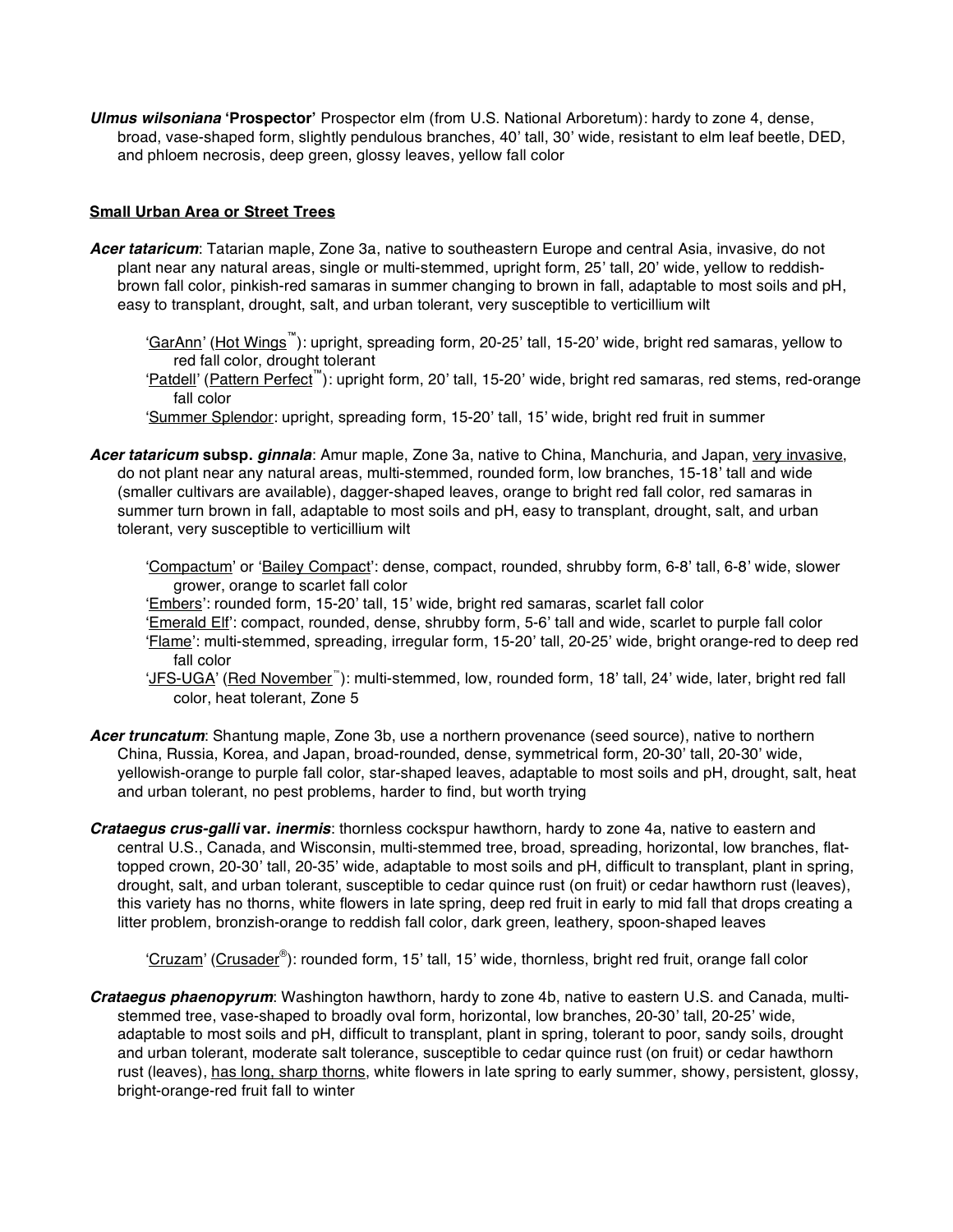'Westwood I' (Washington Lustre®): rounded, upright form, 20-25' tall, 20-25' wide, has fewer thorns than species, vigorous

- *Crataegus viridis* **ʻWinter King'**: Winter King hawthorn, hardy to 4b, native to eastern U.S., vase-shaped to rounded, wide-spreading form, horizontal, low branches, adaptable to most soils and pH, difficult to transplant, plant in spring, drought and urban tolerant, moderate salt tolerance, less susceptible to cedar hawthorn rust but can get cedar quince rust on fruit, white flowers in late spring, very showy, bright orangered, persistent fruit from mid fall to winter, silvery-gray bark that exfoliates on the trunk revealing orange inner bark, has few if any thorns, yellowish-purple fall color
- *Maackia amurensis*: Amur maackia, hardy to zone 4a, native to Manchuria, vase-shaped to rounded form, upright, arching branches, 20-30' tall, 20-30' wide, slow grower, silvery and fuzzy leaves in spring turn olivegreen and smooth, coppery-green to bronzish-brown, slightly exfoliating bark, off-white flowers in summer, small pods in fall, tolerant to most soils and pH, roots fix atmospheric N, tolerant to poor, infertile soils, urban and salt tolerant, prone to included bark formation, needs pruning when young, no pests, not invasive

ʻStarburst': upright, vase-shaped form with rounded crown, 25-30' tall, 20' wide, dark green leaves Summertime<sup>®</sup>: upright, rounded form, 18-20' tall, 12-15' wide, white flowers in summer

*Malus* **spp.**: flowering crabapple, most are hardy to zone 4a and are hybrids with parents originating from Asia, Europe and U.S., size and form are quite variable, adaptable to most soils and pH, prefers low nitrogen to decrease disease susceptibility, drought and urban tolerant, apple scab resistant species and cultivars listed below and have smaller fruit, some cultivars prone to suckering and watersprouts on branches

# White Flowers/Red Fruit

ʻAdirondack': narrow, upright form, 18' tall, 10' wide, persistent fruit

'Guinzam' (Guinevere®): rounded form, 8-10' tall, 10' wide, persistent fruit

'Jewelcole' (Red Jewel®): upright, pyramidal form, 15' tall, 12' wide, persistent fruit, can get fireblight

'Kinarzam' (King Arthur®): upright, rounded form, 12' tall, 10' wide, can sucker from base

'Sutyzam' (Sugar Tyme®): upright, spreading, oval form, 18' tall, 15' wide, persistent fruit

*Malus baccata* ʻJackii': Jackii crabapple, hardy to zone 3, rounded form, 20' tall, 20' wide, glossy leaves, zone 3

*Malus sargentii*: Sargent crabapple, low, spreading form, 8' tall, 12' wide, alternate bearing, persistent fruit

'Select A' (Firebird®): rounded, spreading form, 7' tall, 9' wide, persistent fruit, bears annually, persistent fruit

ʻTina': small, rounded, dwarf form, 5' tall, 6' wide, slow growing

*Malus* × *zumi* var. *calocarpa*: redbud crabapple, rounded, spreading form, 20' tall, 24' wide, persistent fruit

## White Flowers/Yellow Fruit

ʻBob White': dense, rounded form, 20' tall, 20' wide, persistent fruit, but is a watersprouter 'Cinzam' (Cinderella®): dwarf, rounded to upright form, 8' tall, 5' wide, persistent fruit ʻExcazam' (Excalibur™): upright form, 10' tall, 8-10' wide, good form

'Lanzam' (Lancelot®): compact, upright, dense form, 8-10' tall, 8' wide, persistent fruit

ʻOrmiston Roy': broad, rounded form, 20-25' tall, 25' wide, furrowed, orangish bark, yellow fruit with a rosy blush turn orange-brown after a hard frost

## Pink or Reddish Flowers/Red to Purplish-Red Fruit

ʻCamzam' (Camelot™): rounded form, 10' tall, 8' wide, pinkish-white flowers, burgundy-green leaves, persistent fruit

*Malus sargentii* ʻCandymint': low, spreading, horizontal form, 10' tall, 15' wide, purple tinted foliage becoming bronze-green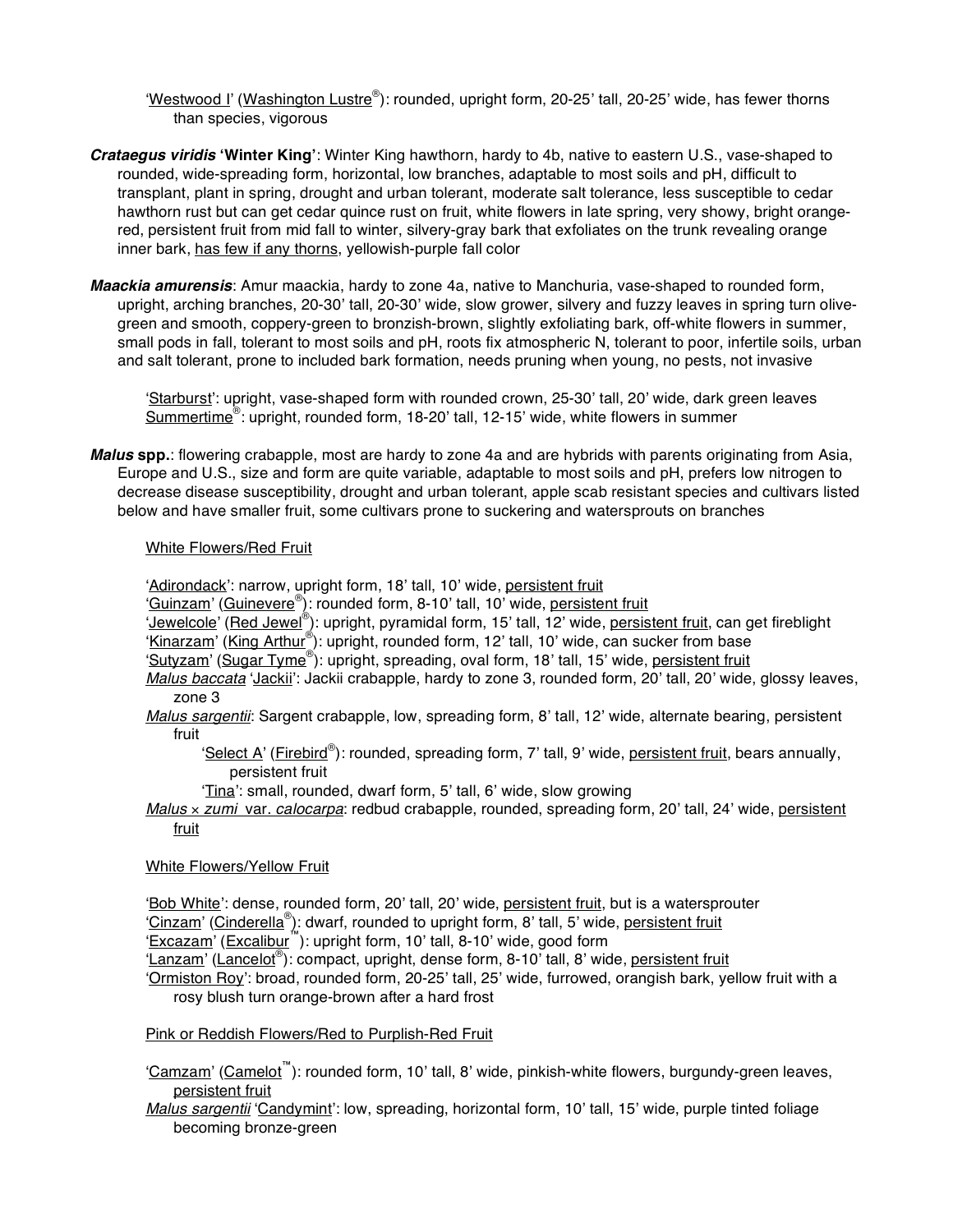ʻCanterzam' (Canterbury™): rounded, compact form 10' tall, 8-10' wide, light, pinkish-white flowers ʻCardinal': irregular, spreading form, 16' tall, 22' wide, dark purplish-red, glossy leaves

'JFS-KW5' (Royal Raindrops®): upright, spreading form, 20' tall, 15' wide, cutleaf, purple leaves, orangered fall color, persistent fruit

ʻOrange Crush': spreading form, 12-15' tall, 12-15' wide, bronze to purplish-green leaves

'Parrsi' (Pink Princess®): low, spreading form, 8' tall, 12' wide, purple leaves become bronze-green ʻPrairifire': upright, spreading to rounded form, 20' tall, 20' wide, slower growing, purple leaves become reddish-green

ʻPrairie Maid': rounded to spreading form, 20' tall, 25' wide, burgundy tinged leaves in spring, but is a watersprouter

ʻPurple Prince': rounded form, 20' tall, 20' wide, purple leaves become bronzish-green, persistent fruit

Weeping Form

ʻCoral Cascade': semi-weeping form, 15' tall, 20' wide, white flowers, coral fruit, persistent fruit ʻLouisa': graceful weeper, 15' tall, 15' wide, pink flowers, fruit are yellow turning orange-brown, not

- showy or persistent
- ʻLuwick': graceful, low weeper, 7' tall, 14' wide, deep pink buds open to light pink to whitish flowers, bright red fruit

'Manbeck Weeper' (Anne E.®): wide spreading, horizontal weeper, 10-12' tall, 10-12' wide, white flowers, cherry-red fruit, persistent fruit, is difficult to find, but is one of the nicest crabs 'Molazam' (Molten Lava®): broadly weeping form, 14' tall, 20' wide, white flowers, bright red fruit

*Prunus sargentii*: Sargent cherry, hardy to zone 4b, native to Japan, oval to vase-shaped form, 25-35' tall, 20- 30' wide, showy, single, pink flowers in clusters in early spring, small, purplish-black fruit in summer, bronze to orange-red fall color, reddish-gray to chestnut-brown, polished bark, adaptable to most soils and pH, does not tolerate compacted, heavy-clay soils, plant in spring, likes roots kept cool, must have good drainage, resistant to black knot, may form included bark

ʻColumnaris': narrow, columnar to narrow, vase-shape form, 25-35' tall, 15' wide, orange to orange-red fall color

'JFS-KW58' (Pink Flair®): upright, narrow, vase-shape form, 25' tall, 15' wide, orange-red fall color

- *Prunus* **ʻAccolade'**: Accolade cherry (hybrid with *P. sargentii* and *P. subhirtella*), hardy to zone 4b, 20-25' tall, 20-25' wide, horizontal branching with vase-shaped form, semi-double, early, pink flowers in drooping clusters before the leaves in early spring, no fruit, golden to orange fall color
- *Pyrus calleryana*: callery pear, hardy to zone 4b, native to China and Korea, upright, pyramidal to oval form, 25-35' tall, 20-30' wide, adaptable to most soils and pH, drought, urban, and salt tolerant, can get fireblight, fast grower, dark green, glossy, leathery leaves, late, reddish-orange to purple fall color, white flowers in mid spring, small, brown, rounded fruit
	- Aristocrat®: pyramidal form with open branching, 35' tall, 25' wide, yellow to red fall color but is inconsistent for fall color, wider branch crotch angles
	- \*ʻAutumn Blaze': rounded form, 30' tall, 25' wide, earlier, bright red to purplish fall color, wide crotch angles, less prone to included bark formation

ʻCambridge': upright, narrowly pyramidal form, 35' tall, 15' wide, bright orange fall color

- ʻCapital': narrow, columnar form, 30' tall, 12' wide, reddish-purple fall color, susceptible to limb breakage in storms, susceptible to fireblight, zone 5
- 'Cleveland Select' or 'Glenn's Form' (Chanticleer®): formal, upright, narrowly pyramidal form, 25-30' tall, 15' wide, late orangish to reddish fall color, not as good as other cultivars for fall color
- 'Redspire': pyramidal, dense, symmetrical form, 35' tall, 25' wide, yellow to reddish fall color or none at all, susceptible to fireblight, slower grower
- 'XP-005' (Trinity®): broadly oval to rounded form, 30' tall, 25' wide, glossy, lighter green leaves, orangered fall color